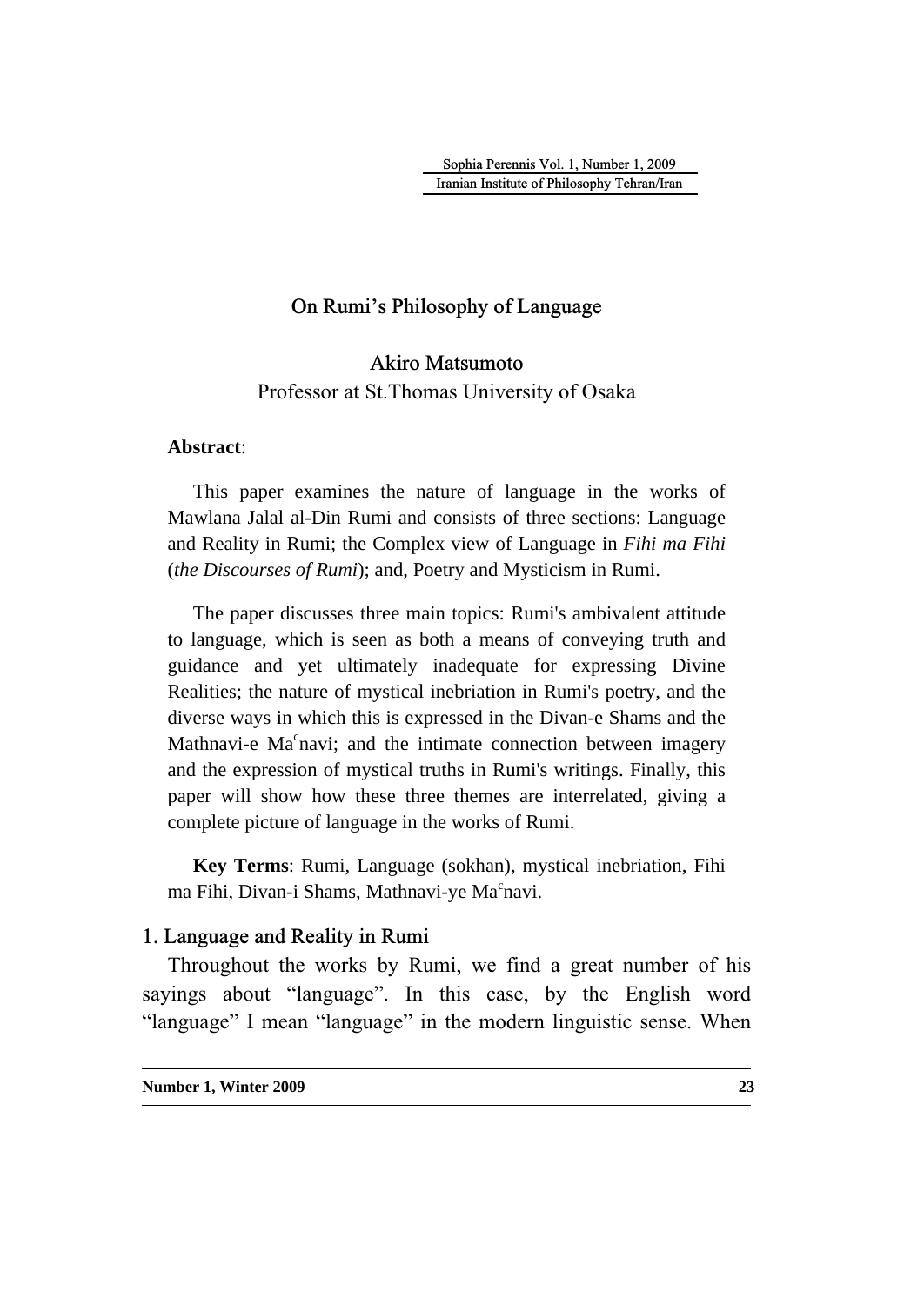Rumi discusses language in a linguistic sense, he usually employs the Persian "sokhan" which could be rendered into the English "speech" or "word". However, "sokhan" in Rumi's usage often signifies "language in general" in modern linguistics rather than "speech" or "word" in an ordinary sense. It is possible to say that Rumi's sayings about "sokhan" cover the various subjects of the modern linguistics.

Language is explained generally in modern linguistics as a system of symbols or a system of signs for expression and communication. Such an explanation of language may well illustrate the functional aspect of language which is the main object of academic concern for modern linguists. However, such an explanation of language in modern linguistics is not necessarily a direct answer to the essential questions about language's relation to reality as well as language's relation to consciousness.

In Rumi's sayings related to "sokhan", his view of language's relation to reality and consciousness is expressed in his own way. Rumi himself is not a philosopher of systematic thinking, but he is a poet with mystical insight into Reality. Therefore, his view on language may be based on his poetic insight and mystical intuition rather than on logical analysis and inference. Furthermore, his views about "language" are fragmentally expressed and proposed to us in his works. Consequently, it is necessary for us to arrange his remarks on "language" and put them in order to understand his true intention contained in his remarks on "language". His remarks on "sokhan" below may offer us a clue for understanding his view on language.

The wise man sees speech as grandspeech coming from heaven, it is not something paltry.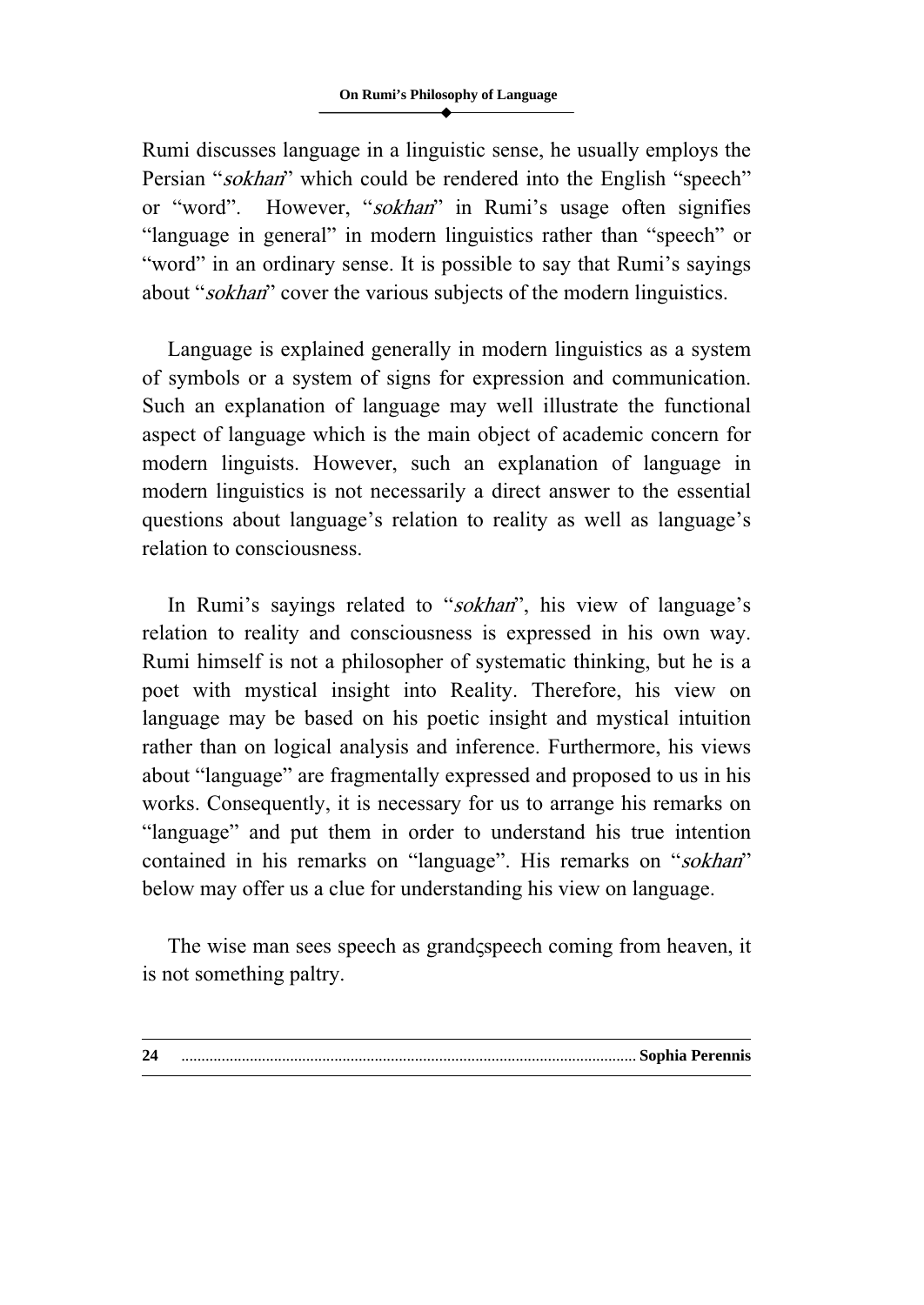When you do not speak good words, they are not a thousand, they are one; but when you speak well, one word is a thousand.

Speech will come out from behind the veil—then you will see that it was the Attributes of God the Creator.  $(D 9896-98)^1$ 

Speech, though it rises from the soul, is a veil for the soul $\zeta$ Language is a veil for gems and seashore.

(D921)

Speech is a ship, and meaning the seaçenter quickly, so that I may pilot the ship! $^{2}$  (D1518)

In Islamic theology, God created the universe with his word "Be!" according to Qur'anic evidence. Therefore, "language" is believed to exist prior to the creation of the universe, and this preexistent "language" is counted as one of the divine attributes. Language in this sense is one of the eternal beings and it is also the cause of the existence of all beings. This view is held by Rumi, as seen in the first quote above. The eternal language as one of the attributes of God, the Pure Good, is itself good. All the words which are used in this experimental world have an ontological relation to language as one of the divine attributes. Therefore, "language" in our daily life is indirectly related to divine language. If a word or a phrase in our daily life is uttered in the state of keeping a connection with divine language, it will hold eternal and universal value as the divine language has. It will be recited and repeated by thousands of people. This may be the true meaning of the second couplet of the first quote, "When you do not speak good words, they are not a thousand, they are one; but when you speak well, one word is a thousand".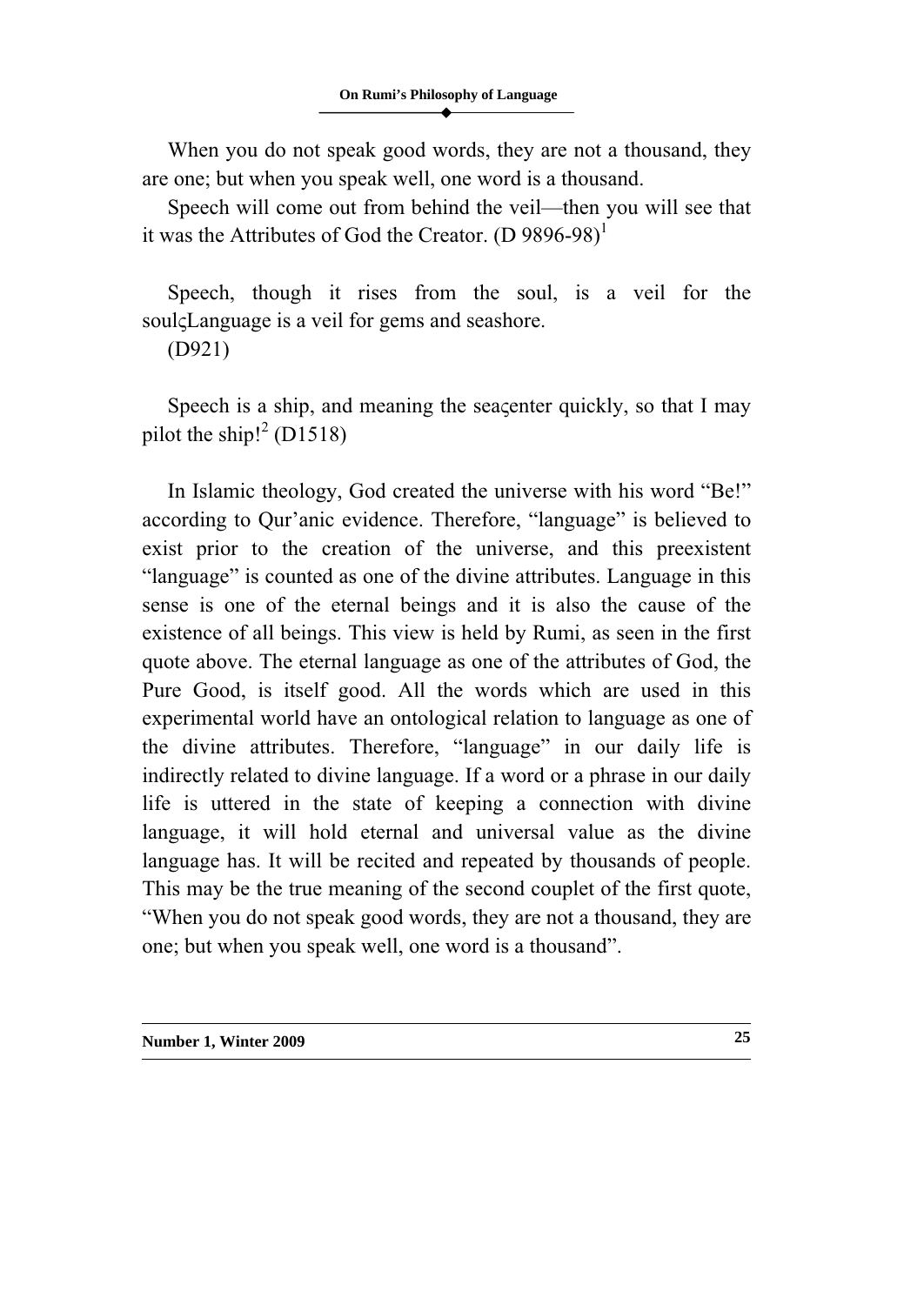In contrast, Rumi says in couplet of D921 that "Speech (*sokhan*), though it rises from the soul, is a veil for the soul / Language is a veil for gems and seashore". The first hemistich of this couplet illustrates the duplicity of language. Language arises from the human soul in order to describe its experiences. However, language cannot describe them as they are. Language is always limited in its capacity to express reality. It always describes and expresses its object in an imperfect manner. Therefore, language does not convey to the human soul the true nature of things as they are. In this sense, language is a barrier for the human soul in grasping the true nature of things as they are. This may be the reason why Rumi composed the first hemistich of the above couplet. In addition, Rumi expresses his view about language's relation to meaning, as seen above in the third quote. Speech is likened to ships on the sea of meaning. This signifies that in Rumi's view, language never reaches that which lies underneath the surface of the sea of meaning. He says:

The expression always fails to reach the meaning;

Hence the Prophet said, (Whoso knows God) his tongue falters.

Speech is (like) an astrolabe in its reckoning;

How much does it know of the sky and the sun (M.Vol Ⅱ. 3013-  $3014$ <sup>3</sup>

In this quote, the original Persian word for the English word "expression" in the first line is "*lafz*" instead of "*sokhan*". The word "lafz" here, has almost the same meaning as language (sokhan). Rumi is accurately aware of the drawbacks of language in its function of conveying the meaning of the signified. In this quote, the insufficiency of language in encompassing meaning is clearly stated. Language's relation to meaning  $(m\hat{\sigma}n)$  is one of his main concerns about language. He says: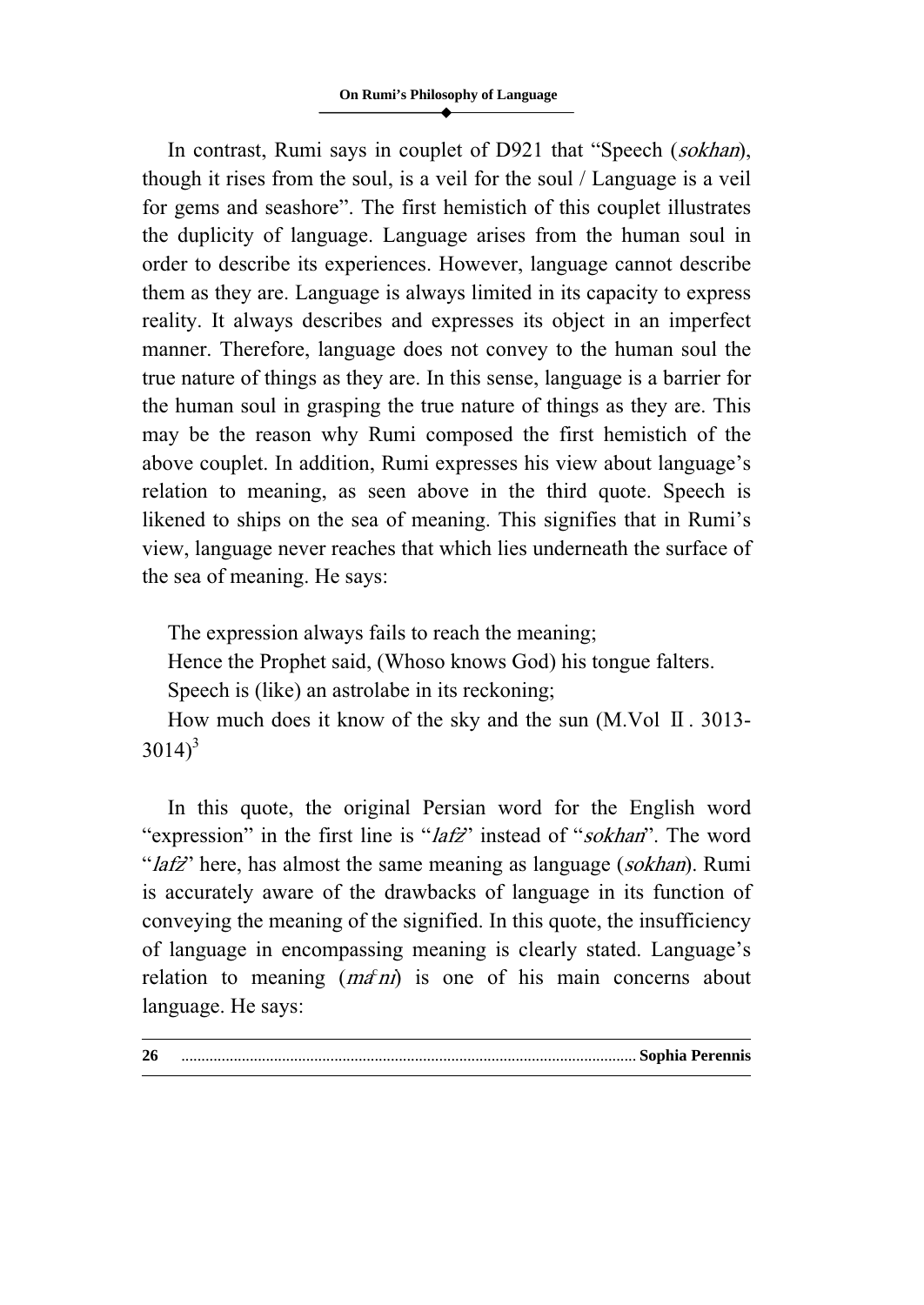The letters are the vessel; therein the meaning is (contained) like water,

(but) the sea of the meaning is (with  $God) \zeta$ "*with Him in the Umm* al-kitab".

In this world the bitter sea and the sweet sea (are divided) $\zeta$ between them is a barrier which they do not seek to cross.

Know that both these flow from one origin. Pass on from them both, go (all the way) to their origin! (M. Vol.1. 295-298)<sup>4</sup>

In this quote, Rumi employs the word "letters" *(harf)* instead of "language" *(sokhan)*. However, from the viewpoint of its context, it is clear that he means by the word "letters" almost the same meaning as "language". "Language" here is likened by him to the vessel for keeping water. But, the water in the vessel is only a part of "the sea of the meaning" (bahr-i ma<sup>s</sup> ni) which is limitlessly wide because it is being kept in the original Book, preserved in the eternal, divine world. Therefore, it is clear that Rumi believes that "language" is insufficient for expressing the entirety of the meaning. Again, in the famous story of the elephant in the dark house, Rumi says;

This (manner of ) speech, too, is imperfect and maimed; the speech that is not imperfect is Yonder.

If he (the saint) speak from that (source), thy feet will stumble. And if he speak naught of that, oh, alas for you!

And if he speak in the likeness of a (material) form, thou wilt stick to that form, O youth! (M  $1277-79$ )<sup>5</sup>

According to Rumi, "the speech that is not imperfect" (an sokhan ki nist naqis ), that is, the perfect language, exists only in the divine world. Only the chosen messengers of God can bring it from the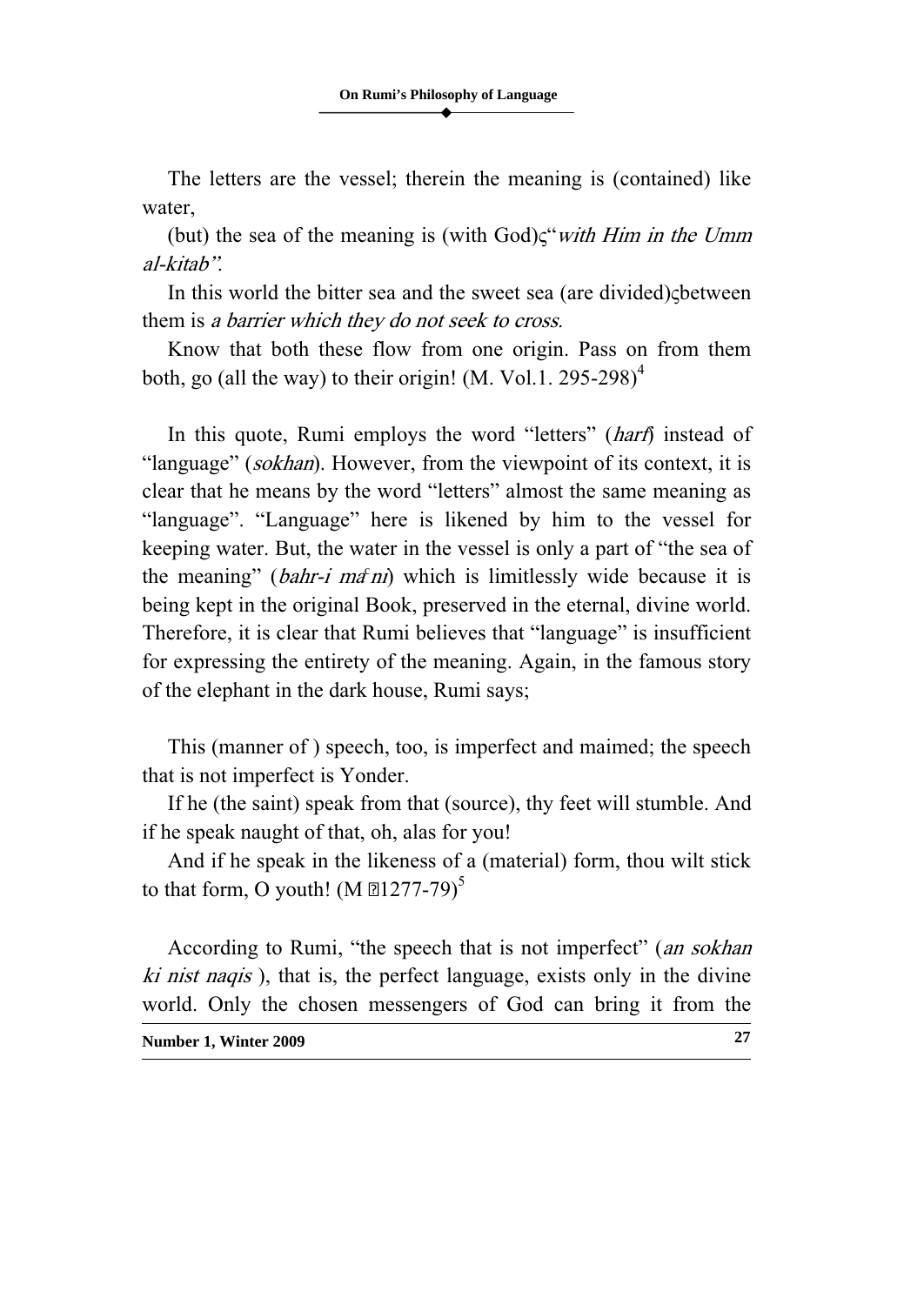divine world to the human world. As far as human language is concerned, it is always imperfect and insufficient for comprehending reality in the perfect way. As regards the role of language, Rumi aptly states:

"Words (Sokhan) are but "shadows" of reality (sayah-yi haqiqat). They are as it were, a branch of reality. If the shadows can attract, how much more so can reality attract!

Words are just pretexts. It is the element of sympathy that attracts one man to another, not words."(*Fihi ma fihi*, Chapter  $2)^6$ 

Therefore, it is possible to say that Rumi, one of the most outstanding language artists in the world, did not have perfect reliance on language. Or, we should say that Rumi was such an eminent poet with deep insight into language that he knew very well the limit of the effective range of language. Language is nothing but the shadow of reality.

# 2. The Complex view about Language in Fihi ma fihi (Discourses of Rumi)

Rumi's views on language in terms of its effects are also stated frequently in his Fihi ma fihi (Discourses of Rumi). He compares language to different things in this work, including water, the sun, a ship, and so on. In one place, he highly appreciates the role of language as seen in his saying; "Speech is like the sun. All men derive warmth and life from it. The sun is always existent and present, and everyone is always warmed by it" (*Fihi ma fihi*, Chapter 52). He says in another place that "language" (notq) exists perpetually" (ibid., Chapter 53).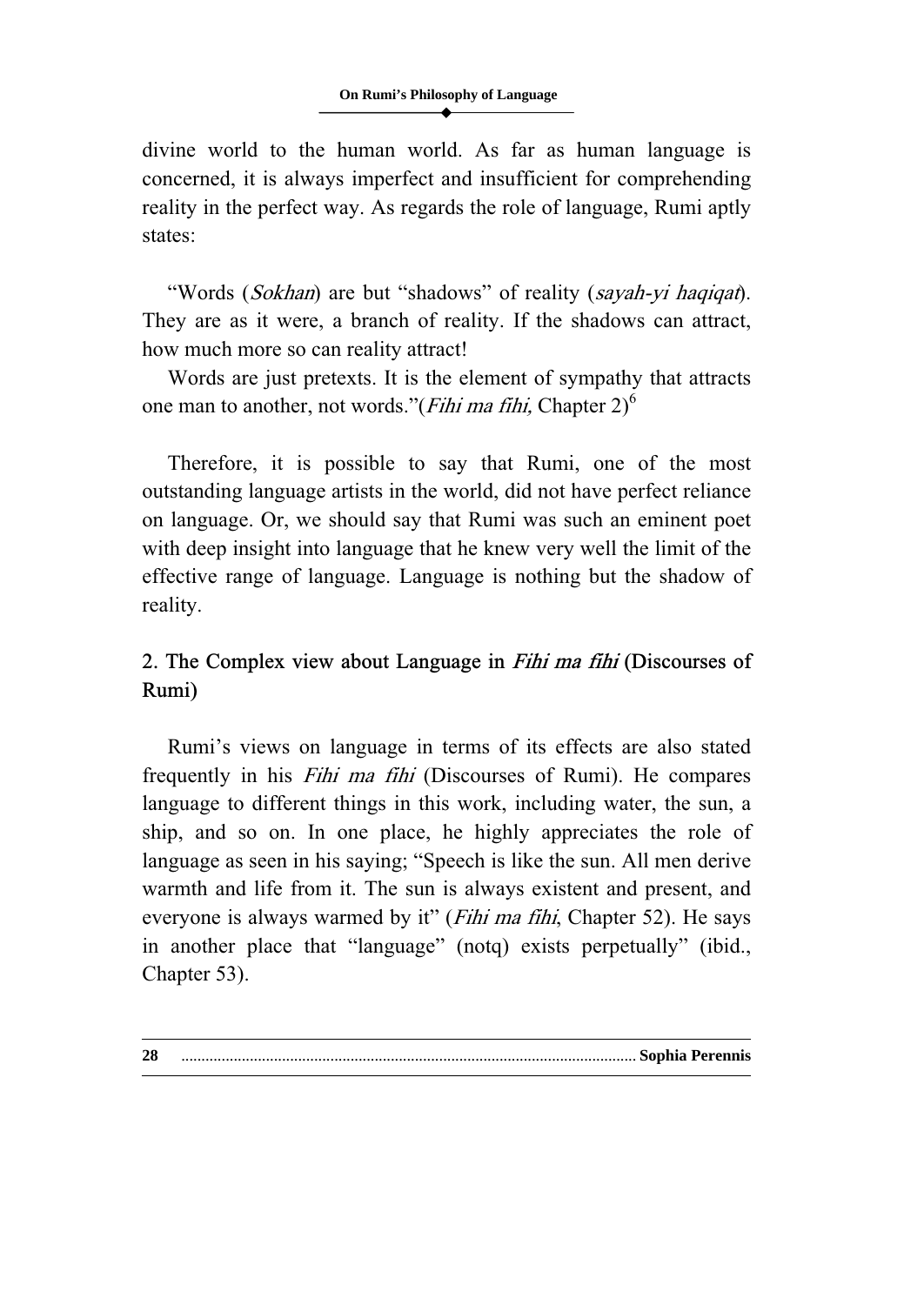But, in another place, he says, "words are impermanent, sounds are impermanent, lips and mouth are impermanent" (ibid., Chapter 4) or "these words are not so great. They are not so strong. How could they be great? They are just words after all" (ibid.).

In the above quotations, Rumi states his negative opinions about the value of language in parallel with positive views. Rumi seems to be wavering between a negative view and a positive view about language. Sometimes he says that language is an impermanent thing, but on the other hand, he says that language is a permanent thing. This contradiction in his sayings about language may reflect his understanding of language's relationship to human consciousness. As a pious Muslim, Rumi never believes that humans can become the real agent of their activities. All human activities including speech are created by God, the All mighty, who creates all human activities. He says as follows;

'God hath caused us to speak, who giveth speech unto all things (41:21). He causes me to speak who causes everything to speak, who Causes doors and walls and stones and mud clumps to speak. The creator who can endow all those things with speech gives me speech also giust as He gives your tongue the power of speech. Your tongue is a piece of flesh, and so is speech. Is the tongue intelligent? From many things you have seen it should not appear impossible that might be. Otherwise, the tongue is just a pretext of God. When He commands it to speak it will, and it will say whatever He tells it to.

Speech comes in proportion to man's capacity. Our words are like the water the superintendent of waterworks turns on" (ibid., Chapter 25).

**Number 1, Winter 2009 29** Humans are agents of God and their language is caused by God.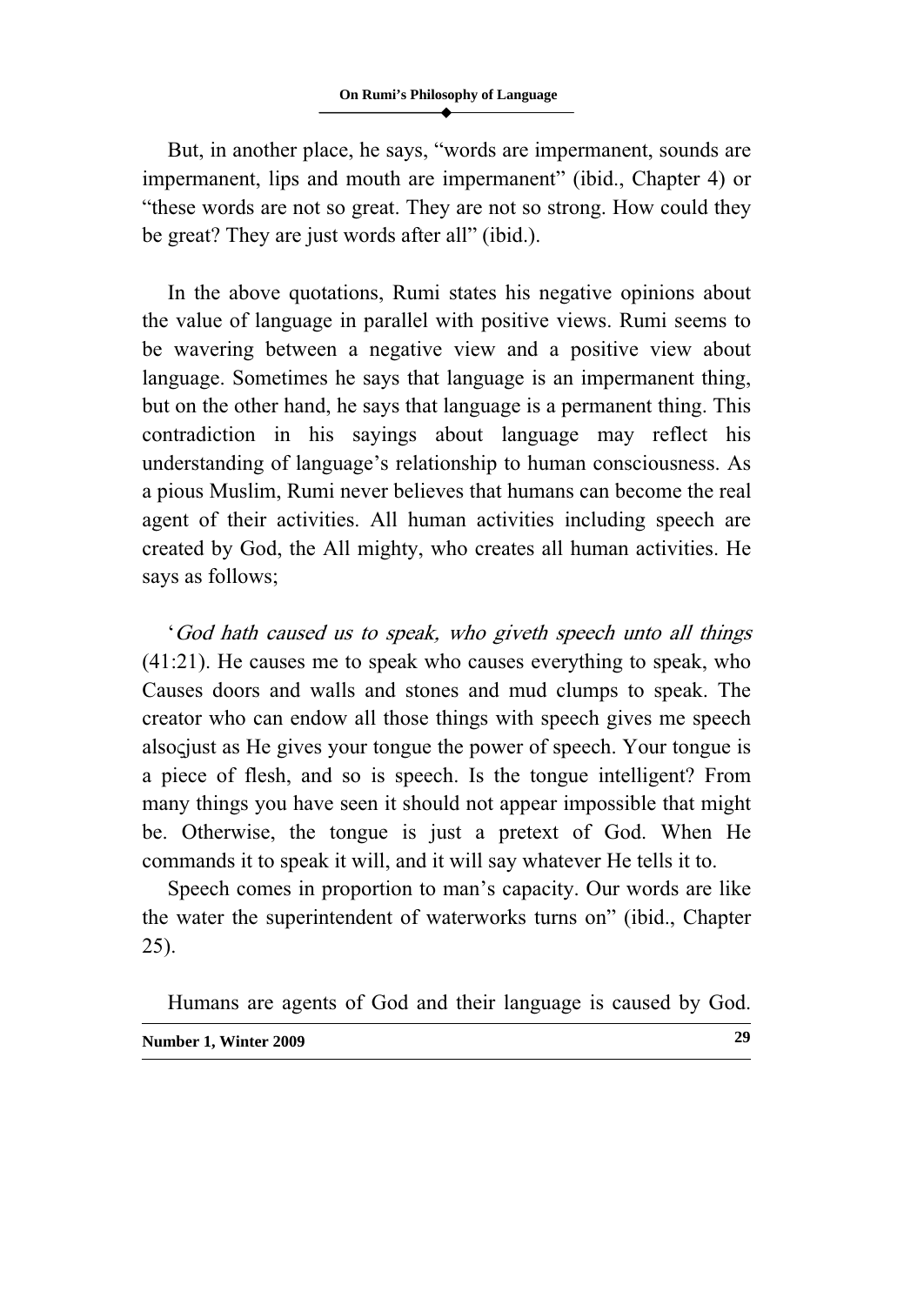This view is held not only by Rumi but also by Muslims in general. According to such a view, humans by themselves are not able to be creators of their language. Language is a borrowed thing from the store of God. But, as seen in the previous section, language is the "shadow" of reality as well. It is never able to express reality itself. Therefore, Rumi was always frustrated with the capacity of language. Perhaps it was this frustration about language that made Rumi say such contradictory statements about its value.

On the other hand, Rumi has his own linguistic cosmology to illustrate the position of language in his world view. According to his linguistic cosmology, language which is composed of the represented things (musawwarat-o mahsusat) is understood as a sensible manifestation of mental images which exist in the world of mental images ('alam al-khayal). Therefore, this world of mental images is the hometown of language, the existence of which is a rank higher than the existence of sensible things. This world of mental images is broad and wide. However, there is another vast world which is the world of the Creator. Rumi says:

"In comparison with the world of concepts and sensibles, the world of mental images ('alam-i khayal) is broader because all concepts are born of mental images; but the world of mental image is narrow in relation to the world where mental images are given being. This much can be understood from words, but the reality of the substance is impossible to understand through verbal expression.

"Of what use then is verbal expression?"  $\zeta$ someone queried.

The usefulness of words is to cause you to seek and to excite you, but the object of your search will not be attained through words. If it were not so, there would be no need for strife and self-annihilation. Words are like seeing something moving at a distance: you run toward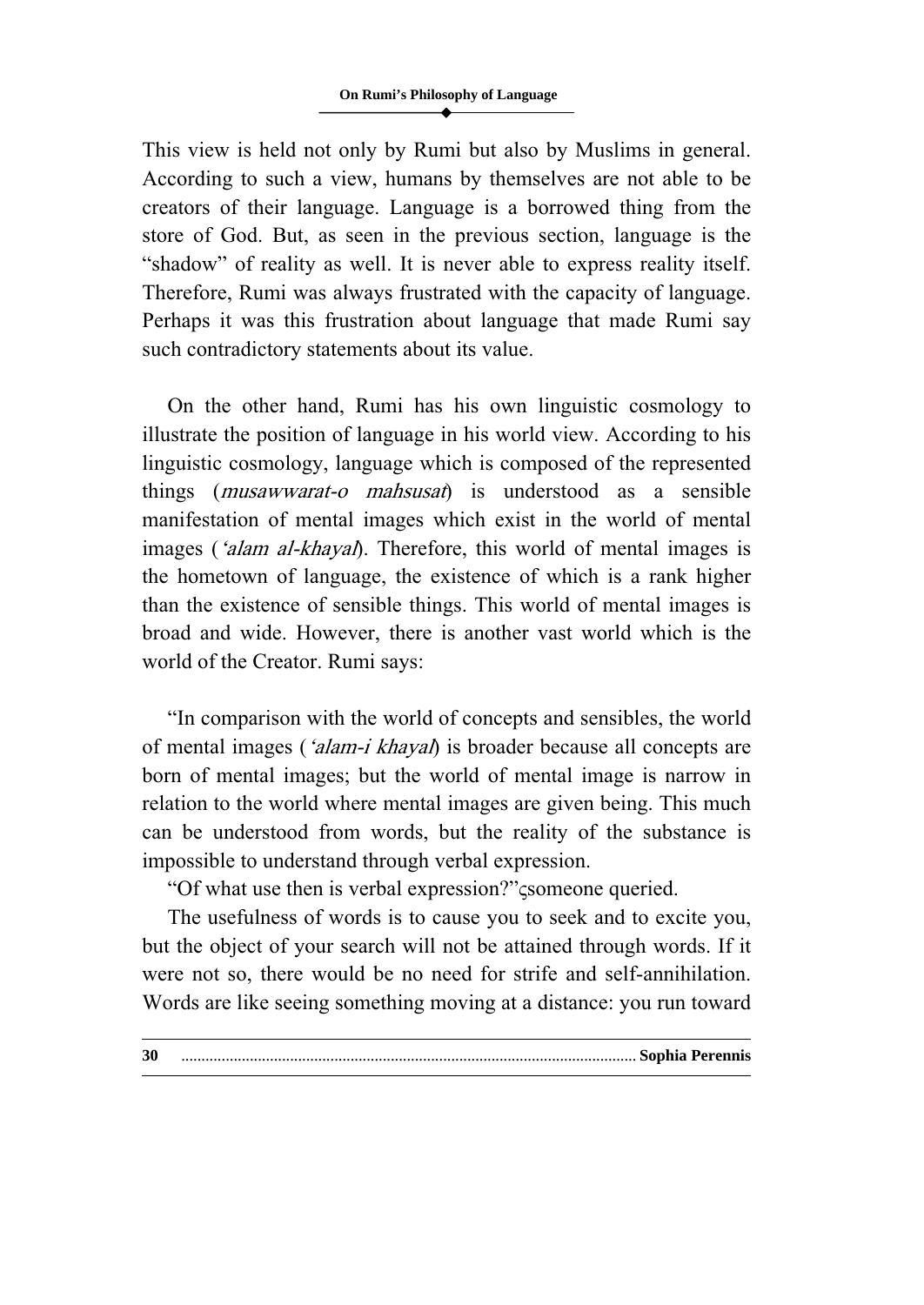it in order to see the thing itself, not in order to see it through movement. Human rational speech is inwardly the same. It excites you to search for the concept, although you cannot see it in actuality. (ibid., Chapter 52).

From this paragraph it becomes clear that in Rumi's cosmology, the universe is divided into three realms, that is, the realm of language, that of mental images and that of God. The realm of language is the experiential world, while the realm of mental images is beyond human perception. Furthermore, the world of the Creator, that is, the realm of reality, exists above the realm of mental images. Language is unable to comprehend the realm of mental images as well as the realm of the Creator.

In this cosmology, the realm of mental images has a very important place. The realm of mental images is an ontological as well as transcendental dimension which is an intermediary world between the realm of God and the realm of language. The mental images which exist in this intermediary world produce words and phrases, that is, language. Therefore, the realm of mental images could be compared to the world of primordial images (*'alam al-mithal*) in the cosmology of the school of unity of being. Just as primordial images are formative causes of beings in the sensible world but they are not perfectly the same as the sensible beings, the mental images are formative causes of words, but they are far beyond comprehending the capacity of words.

Based upon such knowledge of the limits of language, the role of language is restricted by Rumi to the role of inducing humans to search for reality. Language itself is not reality, but is the guiding sign for reaching reality. Therefore, once reality is attained, language has no use and no value. The value of language is regarded by Rumi to be restricted and transitory. However, he is aware of the importance of language in terms of its relation to action. He says: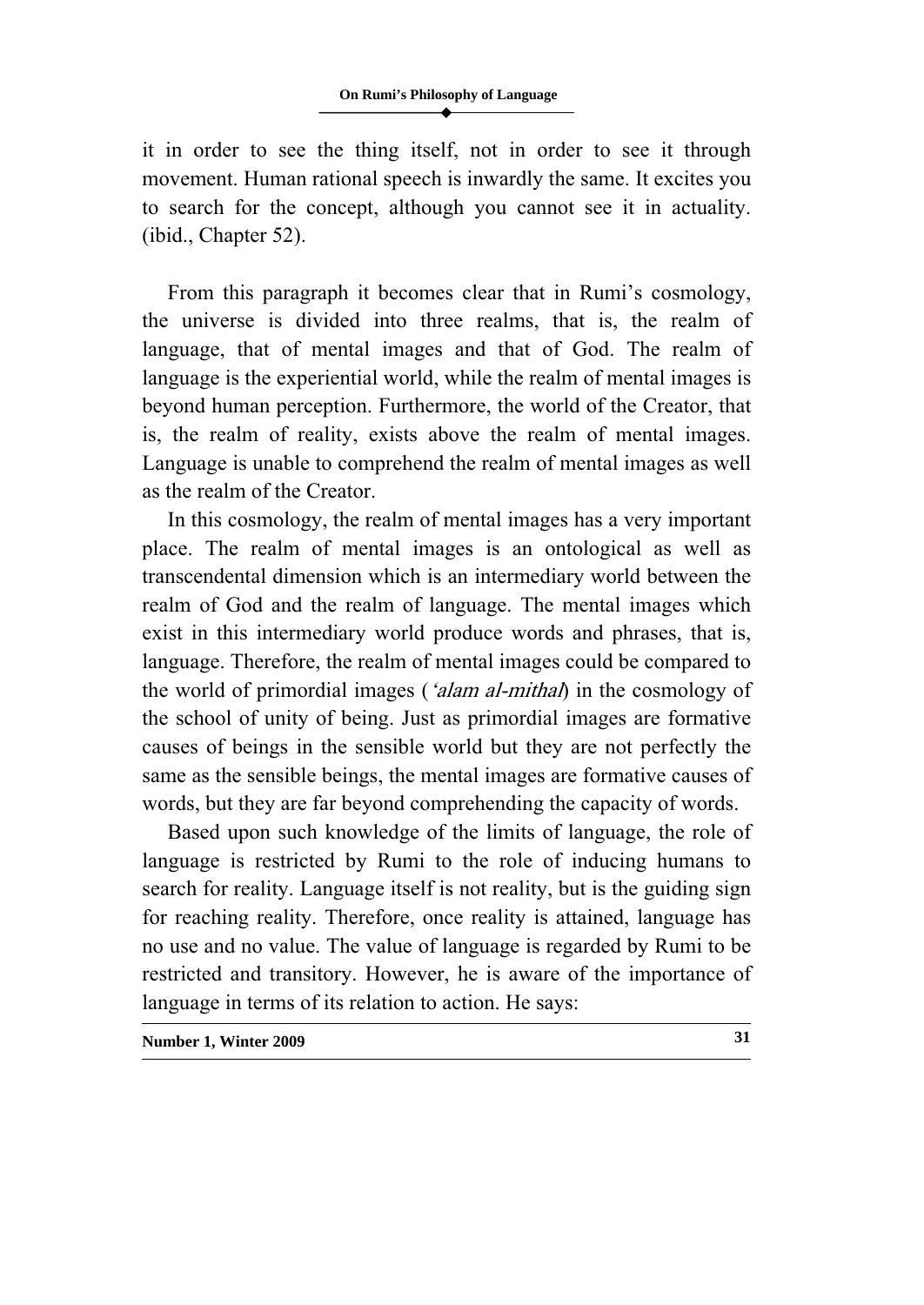"The basis of things is all talk and speech (*asl-i chiz-ha hameh* goft-ast). Now you know nothing of this "talk" and "speech". You despise it; yet talk is the fruit of the tree of action ('amal), for speech is born of action. God created the world through speech by saying *Be!* And it was (36:82). Faith exists in the heart, if you don't say it out loud, it is of no use. Prayer, which is a set of actions, is not correct without recitation of the Qur'an. Now by your saying that in this age words are not credible, how is it that we hear you saying that words are not creditable? This too you have said by means of words (ibid., Chapter 16).

In this paragraph, Rumi says that speech or language is the basis of things and speech is born of action. As far as the creation of the cosmos is concerned, the cosmos is created by the divine word "Be!" as stated in the Qur'an. In this sense, language is doubtlessly the basis of all things. The word "Be" is not only a word but the action of creation. Therefore, language is considered to be action in this case. In other words, language with utterance is identical with action. This means that language in its actuality is action itself. Before the act of utterance language is silent language which means language in potentiality. Therefore, language in potentiality is not action and is not recognized. It remains in the sea of meaning as the unspoken language. If speech is to be effective, it must come together with the action of utterance.

Speech in potentiality is speech before utterance, and it is not action, but meaning before articulation. Speech in potentiality remains in the world of meaning. Through the act of speaking, language in the state of potentiality is realized and becomes effective. The phrase "talk is the fruit of the tree of action, for speech is born of action" in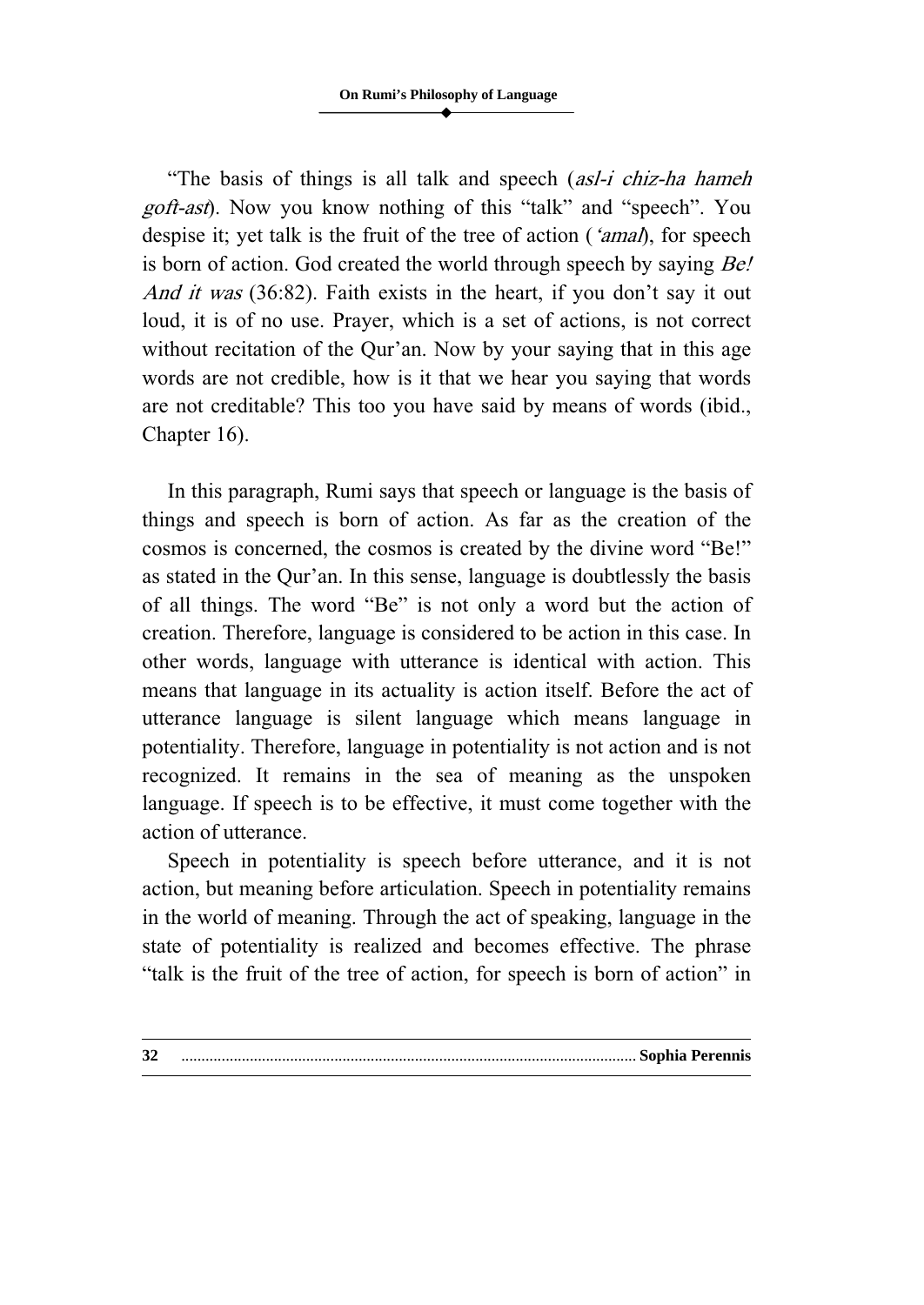the above quote means that speech is not the result of action, but speech always is accompanied with action when it has effects.

However, Rumi is aware also of the unuttered language. Silent language before utterance is called by him rationality (*notq*) which is regarded as a kind of language which is immanent in humans as seen below;

"Man is a rational animal" Man is a mixture of animality (*haywani*) and rationality (*notq*), and his animality is as inseparable a part of him, as his rationality. Even if he does not speak out loud, still he does speak inwardly: he is always speaking. He is like a torrent in which mud is mixed. The clear water is his rational speech, and the mud his animality. The mud is only coincidental. Don't you see that when the mud and the shapes it takes go away or disintegrate, the power of rational utterance and the knowledge of good and evil remain? (ibid., Chapter 16) .

A rational animal is considered by Rumi to be that which is always speaking inwardly. Even if a human does not utter any word, he/she is regarded to be a being who is speaking inwardly because humans have rationality (*notq*) which is the cause of speaking outwardly as well as speaking inwardly. The word "rationality" here could be compared to "I-language" (internal language) in modern linguistics.

Now, we have already seen Rumi's linguistic cosmology which depicts the cosmos as threefold, which is composed of the realm of sensible language, the realm of mental images and the realm of the divine essence and attributes. Then, rationality as "the unuttered language" must belong to the world of mental images because the realm of rationality in the unuttered state contains the mental images as well as their rational forms.

Through surveying Rumi's remarks on language in the first chapter and the second chapter, we now have a sketch of Rumi's view on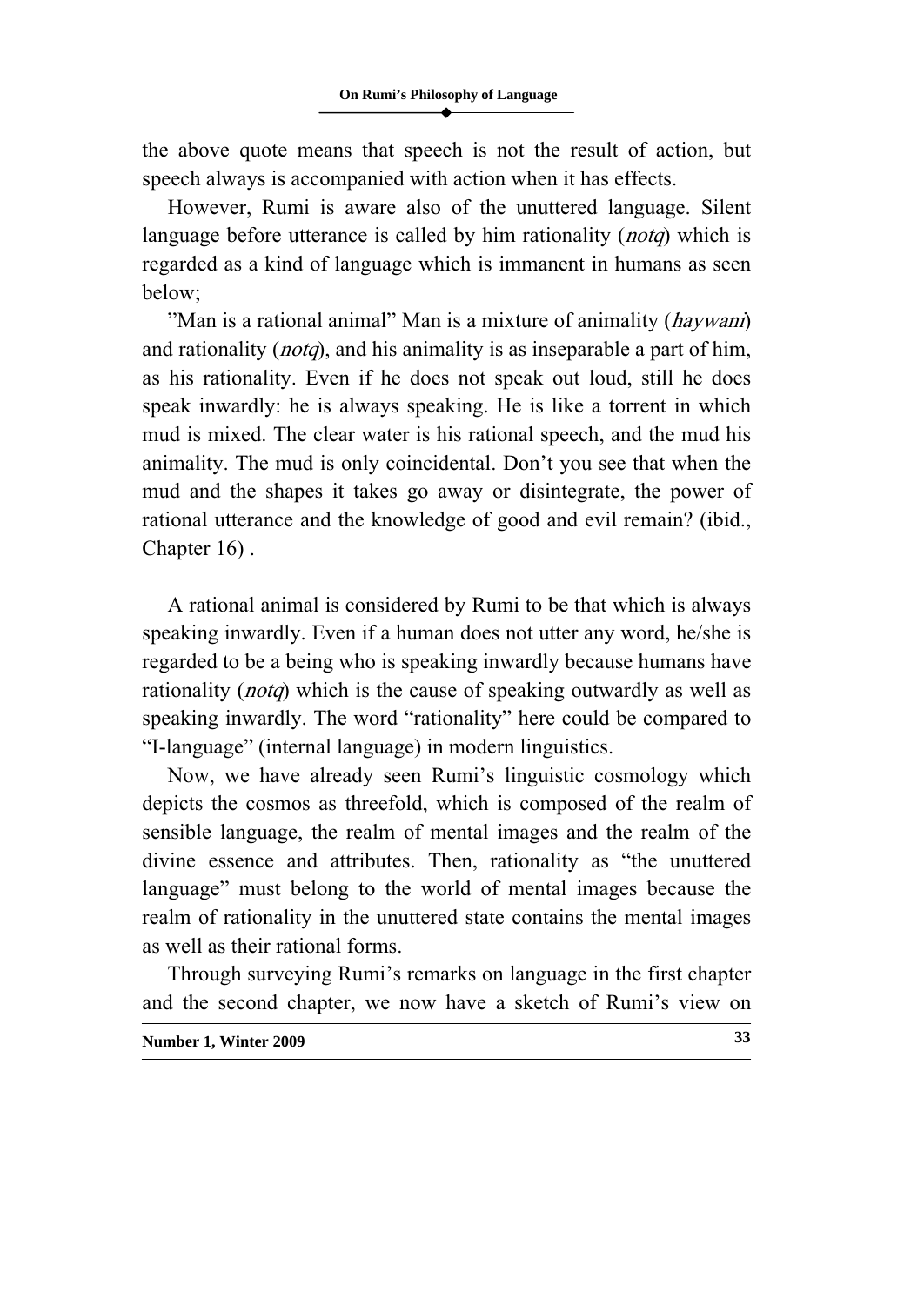language. In Rumi, language is regarded as restricted in its ability of comprehending Reality, but it works effectively as symbols and signs for guiding humans or wayfarers to Reality. Therefore, language is effective and valuable for humans before they attain Reality. On the other hand, language is considered to be one of the things created by God and humans are not able to be creators of language. Language is believed by Rumi to be originated in the realm of mental images which is wider than the realm of language. Because of such a limitation, language is able to express a part of those mental images which is rationality as well as meaning. Therefore, language is likened to the ship on the ocean of meaning.

However, Rumi is a poet above all. Although he is keenly aware of the true nature of language and its limits, he has left us so many poems. I will examine the philosophic structure of his poesy below.

### 3. Poetry and Mysticism in Rumi

Rumi left us two big collections of poems, that is, Diwan-i Shams-i Tabrizi and Mathnawi-yi Ma'nawi. Both of them are collections of mystical poems. Based upon the opinion of the late Professor Izutsu, I will examine Rumi's poesy and its relation to language. According to Izutsu's understanding, there is a difference between Diwan-i Shams-i Tabrizi and Mathnawi-yi Ma'nawi' in terms of mysticism and language. The late Professor Izutsu says about the true nature of Rumi's poesy and mysticism in Diwan-i Shams-i Tabrizi that "Beautiful images spring infinitely out of the bottom of deep mystical experience into which ordinary people have no insight. Those images collide with each other and intertwine with each other so that they turn into words with a peculiar rhythmical undulation. It is said that in Persia, there are so many genius poets who can express their mystical experiences in various levels and dimensions with beautiful poetical images. But, it is also said that Rumi's poetical rhythm is an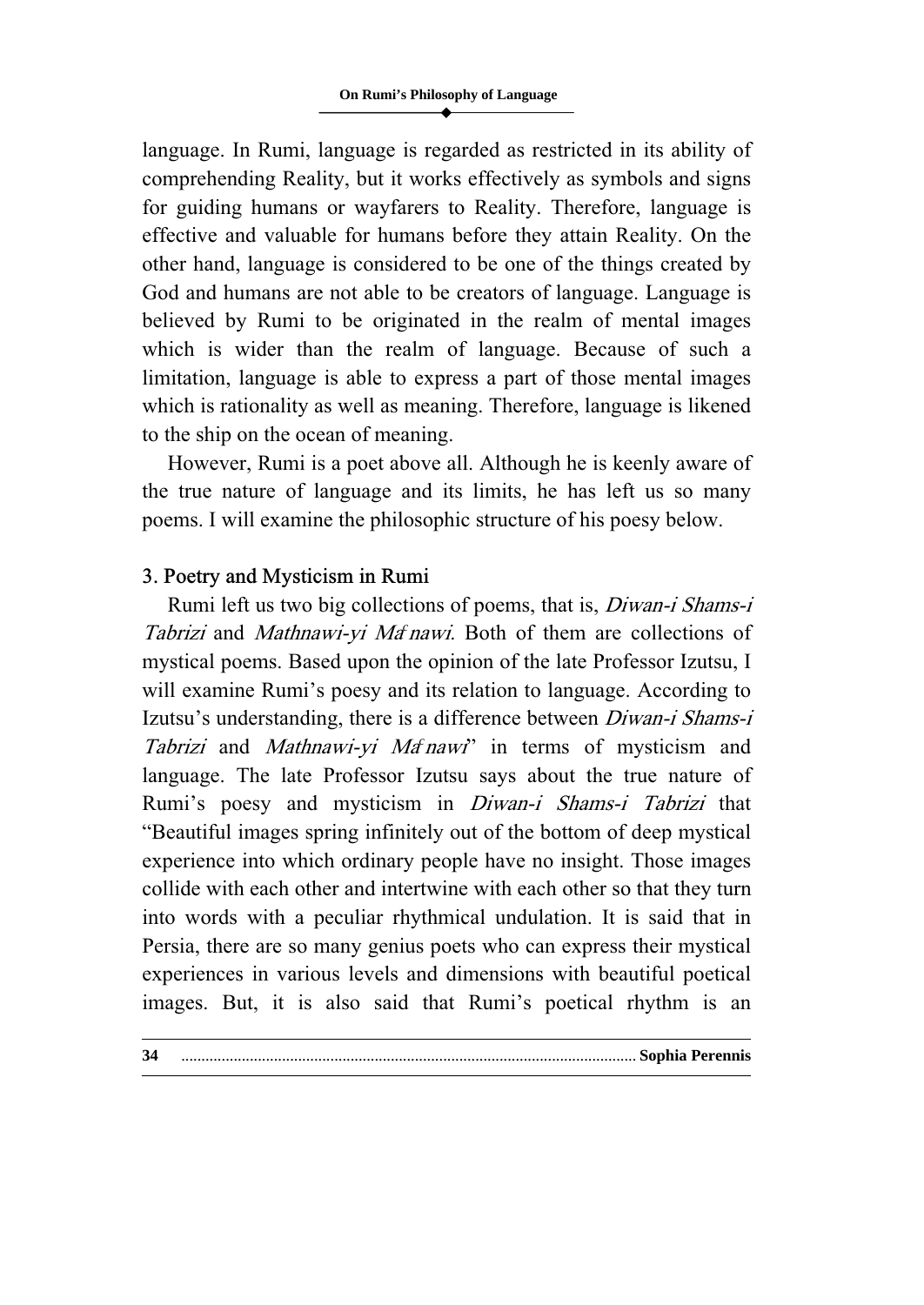incomparable one and no one can imitate it. When a virtuoso of poetical recitation recites his poems, listeners are always induced into an ecstatic state in which the marvelous world of intoxication surrounding human consciousness becomes manifest in the state of deep meditation. In his Fihi Ma fihi, Rumi himself says that his words spoken in such a state are no longer his own words. Words come out of somewhere and flow to somewhere. The flow of words has an ineffable rhythm and undulation, which is identical with the rhythm and undulation of consciousness of mystics in the state of meditation. In this manner, poesy and mysticism are fused into one in Rumi. As regards Rumi's poems, it is not appropriate to say that he had expressed his mystical experience with his poems. But, it should be said that his poetical experience is equal to his mystical experience. In his case, his words themselves are in the state of mystical intoxication. This intoxication not only exists in the expressed meaning but also in the flow of words apart from their meaning. Therefore, the words themselves are mystical intoxication"<sup>7</sup>. (paraphrased translation of Izutsu's postscript to his Japanese translation of Fihi ma fihi).

This is the true nature of Rumi's poesy in his "Diwan-i Shams-i Tabrizi". In other words, the poetic words themselves are densely tinted with mystical inebriation.

However, according to Prof. Izutsu, this illustrates one of the two facets of poesy of Rumi. The second facet of Rumi's poetry is found in Mathnawi-yi Ma<sup>c</sup> nawi. Mathnawi-yi Ma<sup>c</sup> nawi is a genuin mystical work. This is clear from the title itself Mathnawi-yi Mat nawi because the Persian or Arabic word "Ma<sup>c</sup>nawi" means "being based upon mystical insight" or "being derived from the true aspect of reality manifested in the mystical experience". In fact, the pivotal philosophy formed in the 26000 lines of the six volumes, full of poetical images as well as innumerable number of experience, is the philosophy of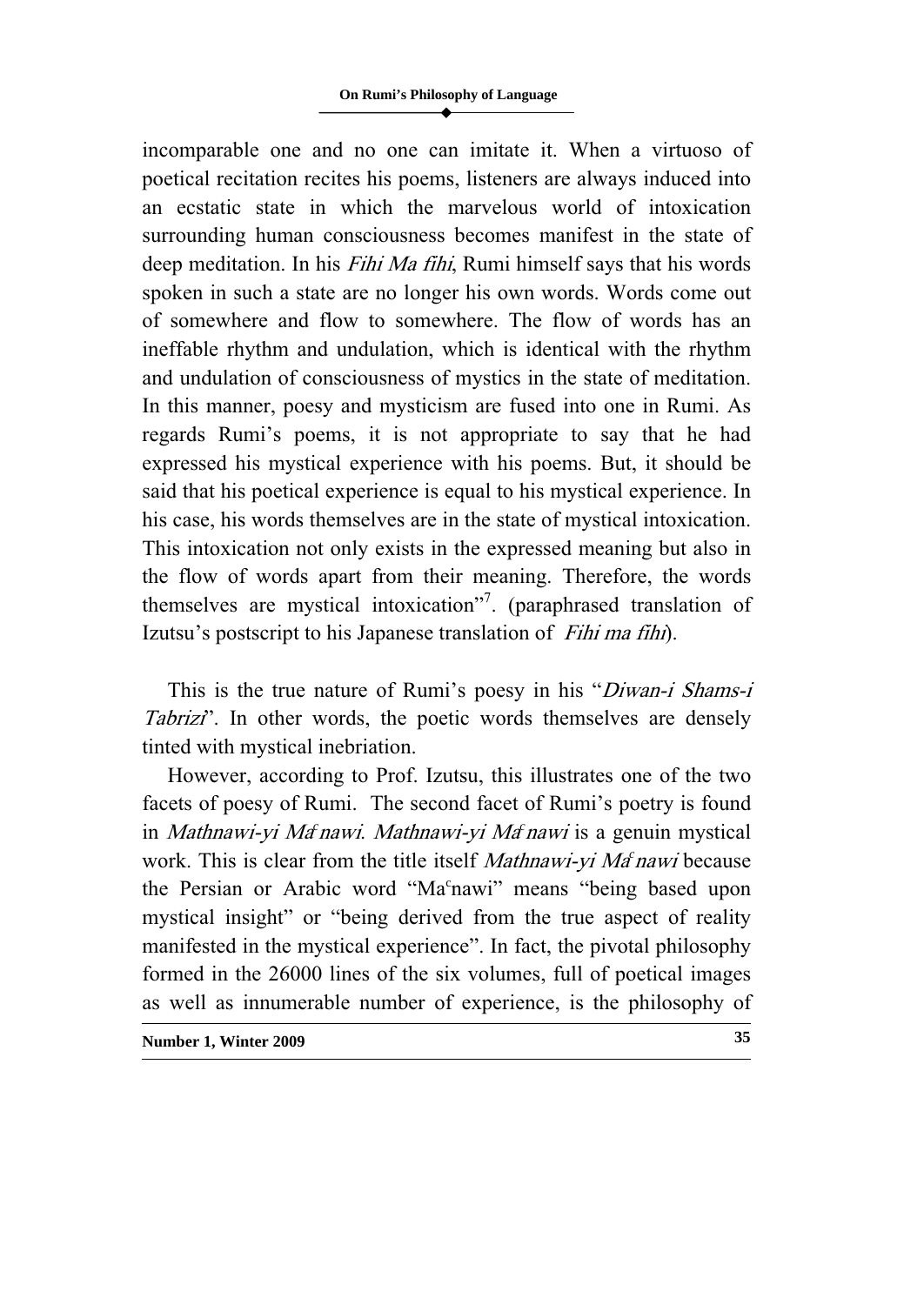Sufism or mysticism above all. It is a book of confession of a Sufi's own actual experience. In this sense, Mathnawi-yi Ma<sup>c</sup> nawi is not different from Diwan-i Shams-i Tabrizi.

However, a fundamental difference is found between these two works because *Mathnawi-yi Ma<sup>c</sup>nawi* is a collection of poems produced with Rumi's self-examination and reflection of consciousness, while Diwan-i Shams-i Tabrizi was produced with mystical intoxication.<sup>8</sup>

According to Izutsu, in Diwan-i Shams-i Tabrizi one finds the intoxication of consciousness. Izutsu says:

In Diwan-i Shams-i Tabrizi, Rumi's intoxicated consciousness utters directly the words of mystical intoxication. In contrast, Rumi's consciousness in Mathnawi-yi Ma'nawi is sober. In Mathnawi-yi Ma<sup>c</sup> nawi, Rumi's mystical experience of Reality itself is not directly articulated, but his sober reflective consciousness examines the mystical experience of Reality and after this examination his reflective consciousness utters the words about the deep experience of Reality.<sup>9</sup>

For this reason, Mathnawi-yi Matnawi is an extremely philosophic work in terms of its content. In this work, a mystic metamorphoses into a metaphysician. This means that the mystical experience of Reality has been transformed through reflective consciousness into a metaphysical world view. However, unlike Ibn 'Arabi and Sadr al-Din Qunyawi, one of Ibn 'Arabi's disciples and a good friend of Rumi, who both expressed their thought in the form of philosophy, Rumi did not express his metaphysical world view in a philosophic form in Mathnawi-yi Ma' nawi, but expressed it in the form of a long series of beautiful poetical images. Therefore, in spite of the fact that Mathnawi-yi Ma'nawi is essentially a philosophic work, its philosophic dimension becomes apparent only after philosophic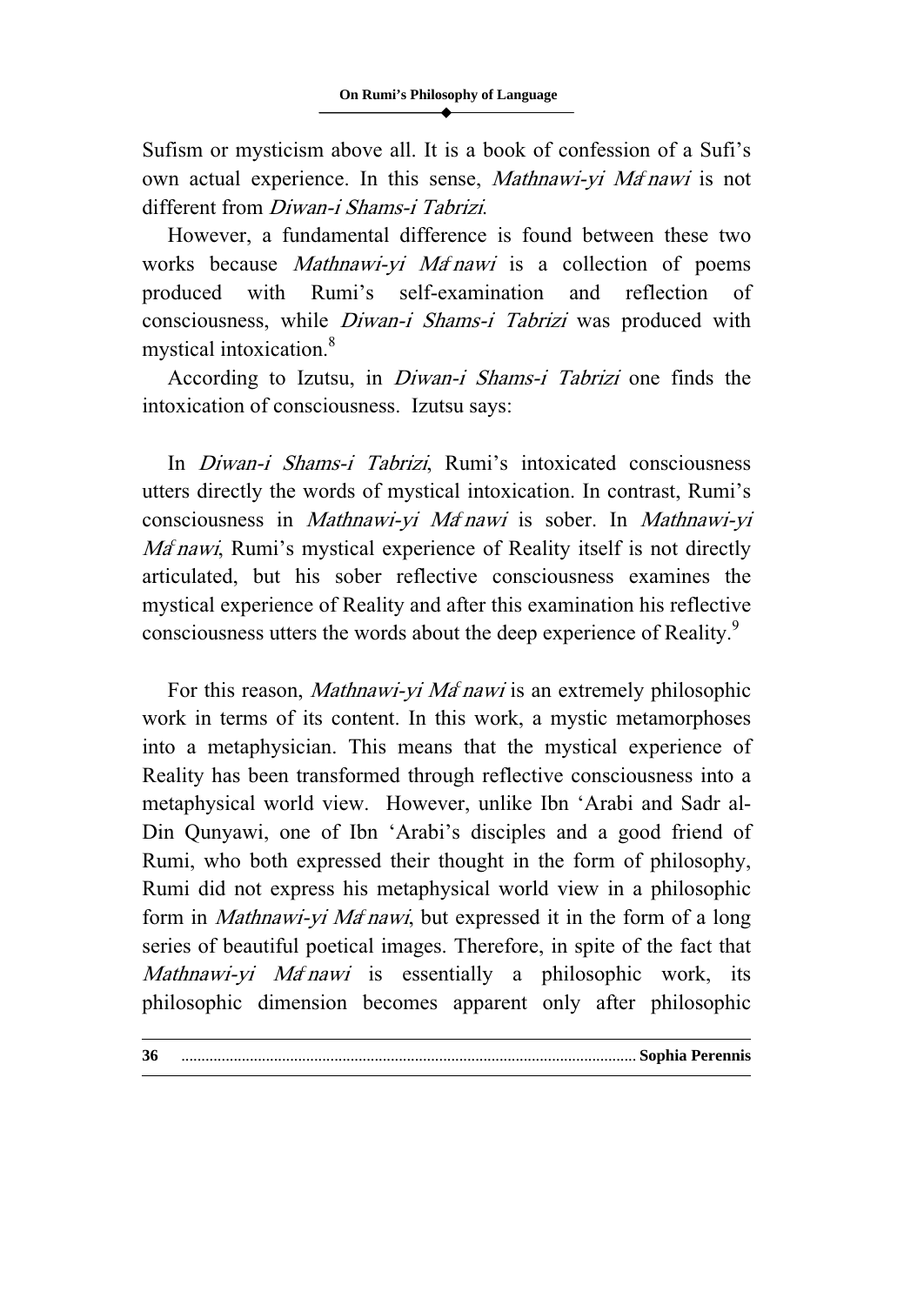examination of poetical images which appear to have no relation to philosophy. $10$ 

Therefore, although both Mathnawi-yi Mathawi and Diwan-i Shams-i Tabrizi are poetry of mysticism, Mathnawi-yi Ma<sup>c</sup> nawi is more philosophic than *Diwan-i Shams-i Tabrizi*. Furthermore, Mathnawi-yi Ma<sup>c</sup> nawi has a more complicated structure than Diwan-i Shams-i Tabrizi because of the special nature of the words of mystical intoxication in it. Although the words in *Mathnawi-yi Ma<sup>c</sup> nawi* are not a direct expressions of mystical intoxication, they are expressed after self-examination of the experience of mystical intoxication. They are narrated in the state of sober consciousness after self-examination and a reconstruction of mystical intoxication. However, we discern still the color of mystical intoxication in the poetical expression of Mathnawi-yi Ma<sup>c</sup> nawi written with a sober consciousness. The phrasing rhythm in *Mathnawi-yi Ma<sup>c</sup>nawi* still keeps the perfume of mystical intoxication as well as ecstasy, and the consciousness of the readers of Mathnawi-yi Ma' nawi is induced to enter the ineffable state of mystical intoxication. However, this perfume of mystical intoxication is not originated directly in mystical intoxication itself because, as mentioned above, Mathnawi-yi Ma' nawi is a product of sober consciousness as well as a fruit of self-examination over Rumi's own mystical intoxication. The perfume of mystical intoxication discerned in Mathnawi-yi Mat nawi must be understood to be the result of the linguistic reflection of the imagery of intoxication in the dimension of image experience. This could be a key to understand the inner structure of Rumi's existence.

Rumi was basically a man of images. In him, everything is grasped with images. Every experience, including even philosophic selfexamination, takes its images and appears in the dimension of images. All kinds of experiences in the level of consciousness as well as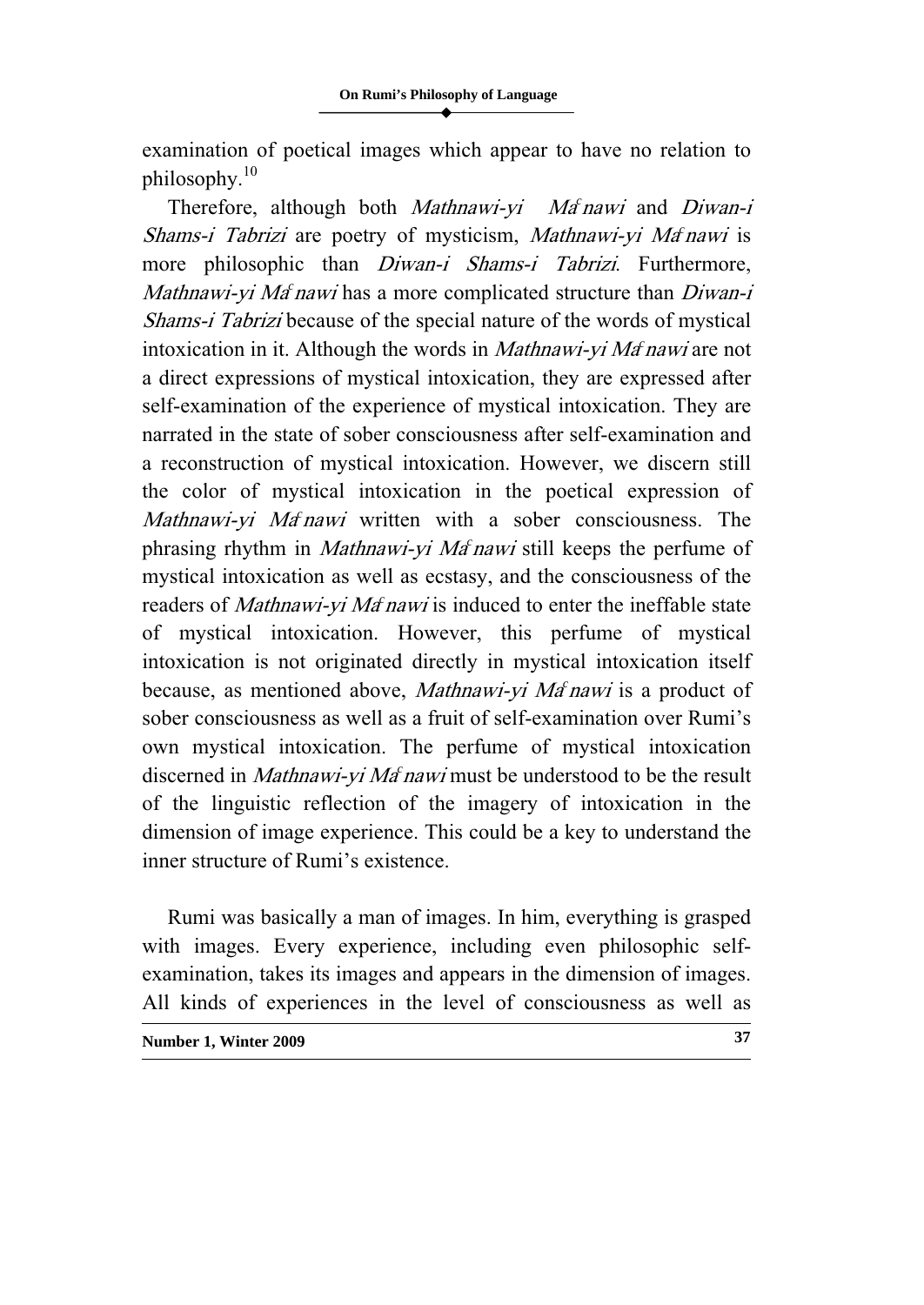unconsciousness appear with images. Therefore, Rumi's way of thinking is essentially through imagery. This means that Rumi's experience of Reality in its totality is an imagerial experience. Even his experience of the utmost Reality, in other words, even his experience of Nothing (*fana*) is an imagerial experience in spite of the fact that Nothing is beyond all kinds of images as well as  $description.<sup>11</sup>$ 

All kinds of experiences in Rumi stimulate the sphere of images in his consciousness so that their accurate images are created in his mind. In other words, he re-experiences the experiences beyond images and descriptions in the sphere of images of his consciousness. This sphere of images is called the world of primordial images ('alam al-mithal) in Sufi philosophy which is called by Rumi the realm of mental images. This world of primordial images is an independent immaterial world in which even the pure concepts appear through images and material beings appear in their immaterial forms and images. At the moment of transition from the state of absolute tranquility to the state of activity in consciousness, numberless images spring forth in ecstatic delight of coming into mental being in his consciousness, and each of those images chooses its own word to get its direct linguistic expression. Because Rumi's words and phrases come into linguistic expression in such a process, his words are tinged with the delightful ecstasy of images. In such a state he utters his words which are not under his control. For this reason he says as follows;

"I am not in control of my words, and this pains me because I want to advise my friends; but the words will not be led by me. For this reason I am saddened; but, in view of the fact that my words are higher than me and that I am subject to them, I am glad because wherever words spoken by God come they give life and have profound effects.<sup>12</sup>